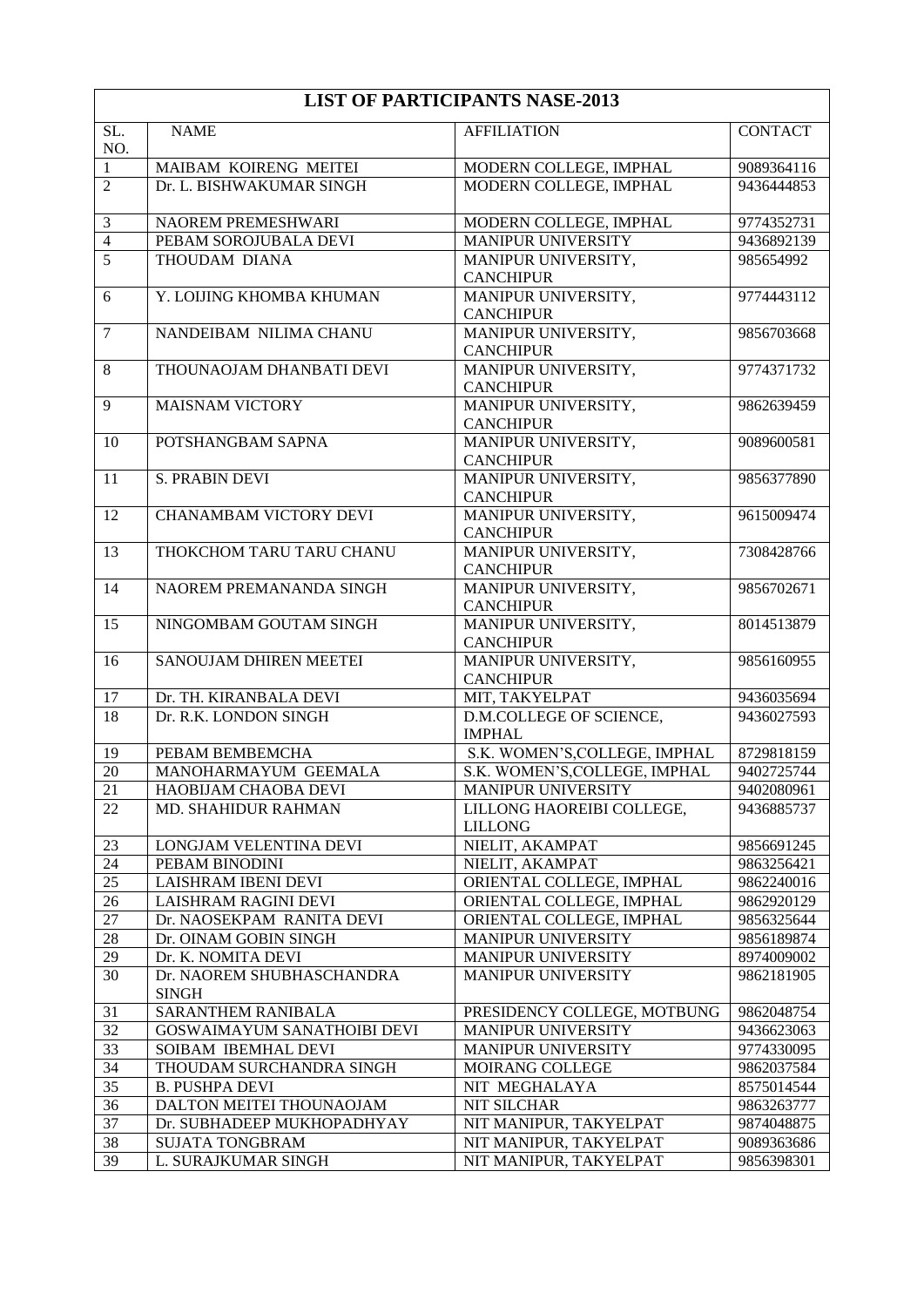| 40              | BENJAMIN A. SHIMRAY           | NIT MANIPUR, TAKYELPAT | 9089357544 |
|-----------------|-------------------------------|------------------------|------------|
| 41              | KEISHAM PRITAMDAS             | NIT MANIPUR, TAKYELPAT | 9863752538 |
| 42              | DEVAKISHORE PHURAILATPAM      | NIT MANIPUR, TAKYELPAT | 9862440146 |
| 43              | ROBET L. BITE                 | NIT MANIPUR, TAKYELPAT | 9612920342 |
| 44              | KHUNDRAKPAM JOHNSON SINGH     | NIT MANIPUR, TAKYELPAT | 9863521451 |
| $\overline{45}$ | KHELCHANDRA THONGAM           | NIT MANIPUR, TAKYELPAT | 9774137312 |
| 46              | CHITRALEKHA NGANGBAM          | NIT MANIPUR, TAKYELPAT | 8575014545 |
| 47              | CHINGAKHAM NEETA DEVI         | NIT MANIPUR, TAKYELPAT | 8414982860 |
| 48              | YAMBEM JINA CHANU             | NIT MANIPUR, TAKYELPAT |            |
| 49              | PAONAM SHANTIBALA DEVI        | NIT MANIPUR, TAKYELPAT | 9863396911 |
| 50              | SHUMA ADHIKARI                | NIT MANIPUR, TAKYELPAT | 9774271956 |
| 51              | KSHETRIMAYUM MERINA DEVI      | NIT MANIPUR, TAKYELPAT | 9612827291 |
| $\overline{52}$ | KHRIBAM JILENKUMARI DEVI      | NIT MANIPUR, TAKYELPAT | 9863876939 |
| $\overline{53}$ | YUMNAM SHANTIKUMAR SINGH      | NIT MANIPUR, TAKYELPAT | 8014545685 |
| $\overline{54}$ | <b>ARAMBAM NEELIMA</b>        | NIT MANIPUR, TAKYELPAT | 9402987897 |
| $\overline{55}$ | THOKCHOM CHHATRAJIT SINGH     | NIT MANIPUR, TAKYELPAT |            |
| 56              | SANATOMBI SOROKHAIBAM         |                        | 9863241359 |
|                 |                               | NIT MANIPUR, TAKYELPAT | 9615508421 |
| 57              | <b>LONGJAM BEDANA</b>         | NIT MANIPUR, TAKYELPAT | 8575365957 |
| 58              | HENAM SYLVIA DEVI             | NIT MANIPUR, TAKYELPAT |            |
| 59              | NINGTHOUJAM MONIKA CHANU      | MIT, TAKYELPAT         | 8794949425 |
| 60              | NINGHTHOUJAM RAMBO SINGH      | MIT, TAKYELPAT         | 9856128609 |
| 61              | PUYAM BUSH SINGH              | MIT, TAKYELPAT         | 9615247243 |
| 62              | SANOUJAM SATYA KUMAR SINGH    | <b>MIT, TAKYELPAT</b>  | 9774234688 |
| 63              | TONGBRAM NIRUPAMA CHANU       | MIT, TAKYELPAT         | 8974037429 |
| 64              | SANATOMBI THOUNAOJAM          | MIT, TAKYELPAT         | 9774616351 |
| 65              | TELEM BISHWORJIT SINGH        | MIT, TAKYELPAT         | 8794663066 |
| 66              | WAIKHOM PINTU CHANU           | MIT, TAKYELPAT         | 9856210916 |
| 67              | RAJKUMAR HENRY SINGH          | MIT, TAKYELPAT         | 9856428127 |
| 68              | <b>CHRISTINA LONGJAM</b>      | MIT, TAKYELPAT         | 9856254613 |
| 69              | DHANALAKSHMI SALAM            | MIT, TAKYELPAT         | 8014289796 |
| 70              | YENDRENMBAM MEITEILEIMA CHANU | MIT, TAKYELPAT         | 9774468916 |
| 71              | <b>SACHIDA SAGOLSEM</b>       | MIT, TAKYELPAT         | 9774786528 |
| $\overline{72}$ | HAOBIJAM LINTHOINGAMBI CHANU  | MIT, TAKYELPAT         | 8575813110 |
| $\overline{73}$ | THONGJAM JULIA DEVI           | MIT, TAKYELPAT         |            |
| 74              | TH IBUNGOMACH SINGH           | MIT, TAKYELPAT         | 8974819204 |
| $\overline{75}$ | ROMESH LAISHRAM               | MIT, TAKYELPAT         | 9856939240 |
| $\overline{76}$ | NINGOMBAM PHALGUNI DEVI       | MIT, TAKYELPAT         | 9774772570 |
| 77              | WAIKHOM RIGANMANI SINGH       | MIT, TAKYELPAT         | 9612442003 |
| 78              | ABUJAM SUMATI DEVI            | MIT, TAKYELPAT         | 9774504194 |
| 79              | HEISNAM RAJATA SINGH          | MIT, TAKYELPAT         |            |
| 80              | DORENDRO MOIRANGTHEM          | MIT, TAKYELPAT         | 9863054853 |
| 81              | THINGUJAM INDRAJEET SINGH     | MIT, TAKYELPAT         | 7308529484 |
| 82              | LAIRENMAYUM MONIKA DEVI       | MIT, TAKYELPAT         | 8794409341 |
| $\overline{83}$ | THINGUJAM DHANACHANDRA SINGH  | MIT, TAKYELPAT         |            |
| 85              | THOKCHOM JAYSHREE DEVI        | MIT, TAKYELPAT         | 9089350174 |
| $\overline{85}$ | NINGTHOUJAM DHANACHANDRA      | MIT, TAKYELPAT         | 8014289629 |
|                 | <b>SINGH</b>                  |                        |            |
|                 |                               | MIT, TAKYELPAT         |            |
| 86<br>87        | HAOBIJAM PREMKUMAR SINGH      |                        | 8794272185 |
|                 | LONGJAM DAYANANDA SINGH       | MIT, TAKYELPAT         | 9774771830 |
| 88              | KHWAIRAKPAM ROBINSON SINGH    | MIT, TAKYELPAT         | 9615326461 |
| 89              | HUIDROM AMAR SINGH            | MIT, TAKYELPAT         | 9856750941 |
| 90              | NAOREM NALINI DEVI            | MIT, TAKYELPAT         | 9436848208 |
| 91              | KHUMUKCHAM DEVJANI DEVI       | MIT, TAKYELPAT         | 9856657640 |
| 92              | PRIYALAXMI PUKHRAM            | MIT, TAKYELPAT         | 8575772444 |
| 93              | <b>SURMA THIYAM</b>           | MIT, TAKYELPAT         | 8974824617 |
| 94              | THOUNAOJAM ANGALEIMA CHANU    | MIT, TAKYELPAT         | 8729914371 |
| 95              | SAPAM HELENA DEVI             | MIT, TAKYELPAT         | 7308152495 |
| 96              | SONIA MOIRANGHTEM             | MIT, TAKYELPAT         | 9774385766 |